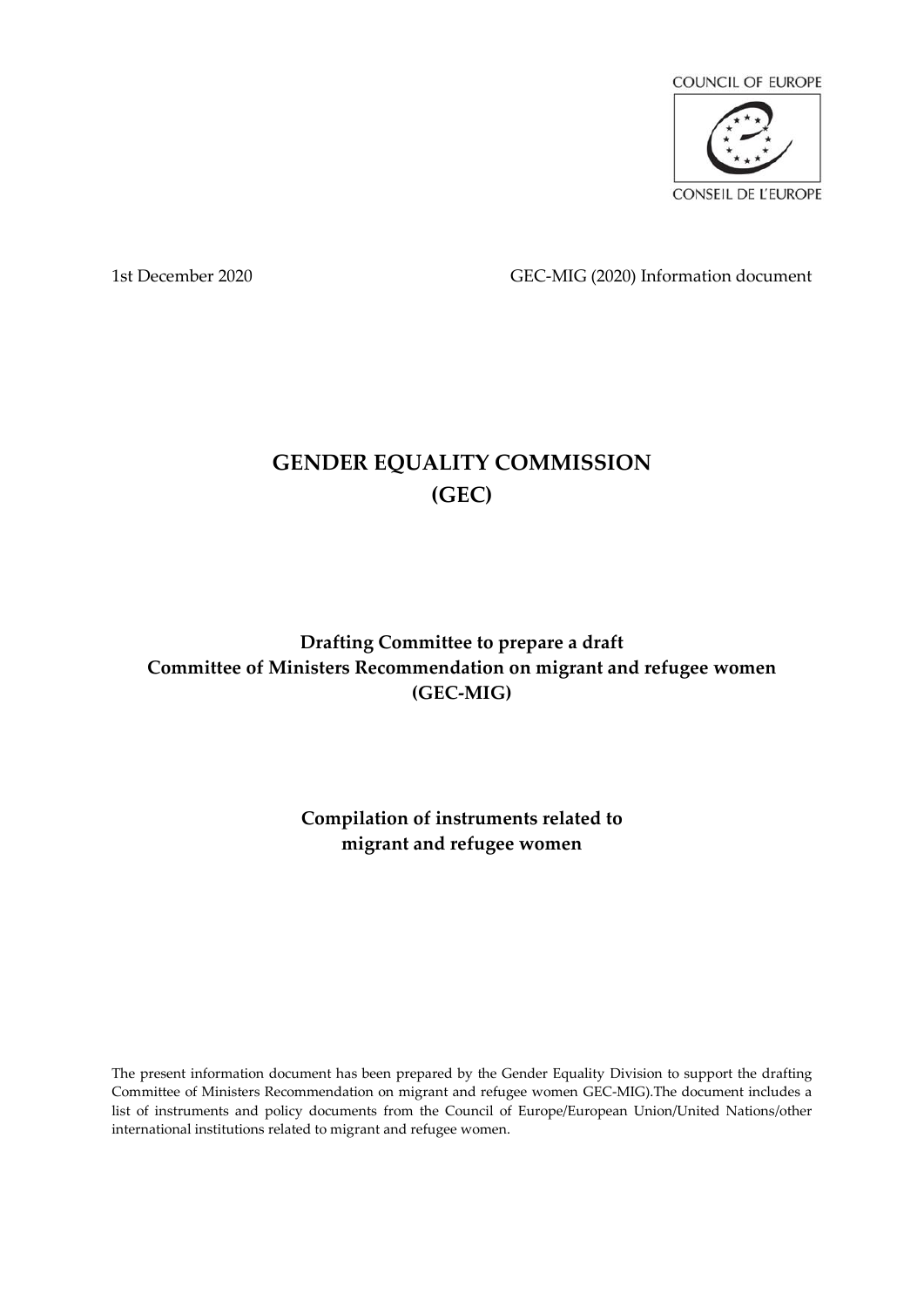| I.   |                                                                               |
|------|-------------------------------------------------------------------------------|
| 1.   |                                                                               |
| 2.   |                                                                               |
| 3.   |                                                                               |
| 4.   |                                                                               |
| a)   | $\label{eq:resolution} Resolutions$                                           |
| b)   |                                                                               |
| 5.   |                                                                               |
| 6.   |                                                                               |
| 7.   | Special Representative of the Secretary General on Migration and Refugees6    |
| 8.   |                                                                               |
| 9.   |                                                                               |
| 10.  | Group of Experts on Action Against Trafficking in Human Beings (GRETA) 6      |
| 11.  |                                                                               |
| 12.  | Advisory Committee on the framework Convention for the protection of national |
| 13.  |                                                                               |
| 14.  | CDPC Secretariat and Directorate General I - Human Rights and Rule of Law 7   |
|      |                                                                               |
| II.  | <b>INTERNATIONAL LABOUR ORGANIZATION (ILO) CONVENTIONS  8</b>                 |
| III. |                                                                               |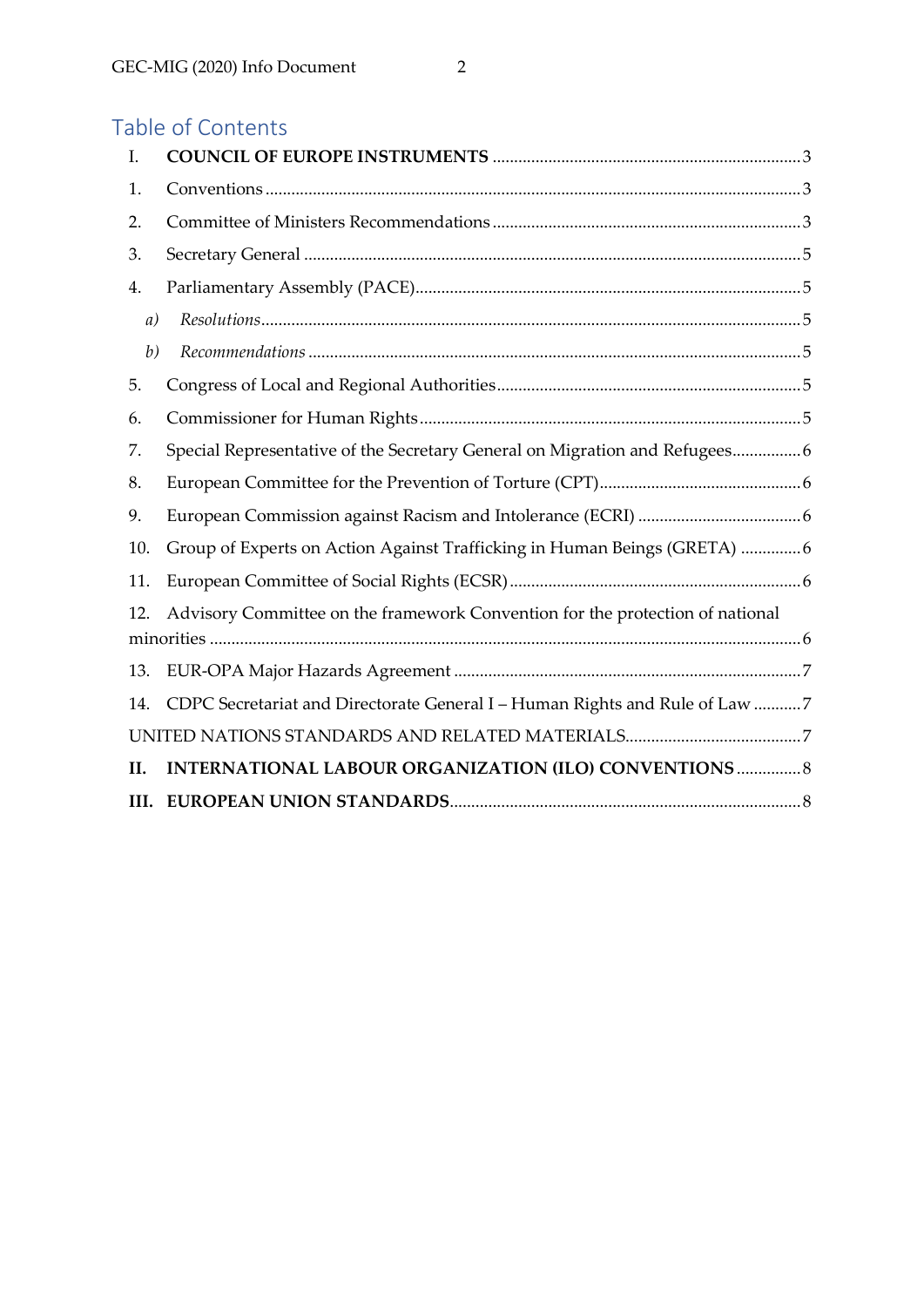## <span id="page-2-0"></span>**I. COUNCIL OF EUROPE INSTRUMENTS**

### <span id="page-2-1"></span>**1. Conventions**

- **[European Convention on Human Rights](https://www.echr.coe.int/Documents/Convention_Eng.pdf)** (1950) - G**[uide on case-law, Immigration, ECHR](https://echr.coe.int/Documents/Guide_Immigration_ENG.pdf)** (April 2020)
- **[Council of Europe Convention on preventing and combating violence against](https://www.coe.int/en/web/conventions/full-list/-/conventions/treaty/210)  [women and domestic violence](https://www.coe.int/en/web/conventions/full-list/-/conventions/treaty/210)** (Istanbul Convention) ETS Nº 210 (2011)
- **[Council of Europe Convention on the Protection of Children against Sexual](https://www.coe.int/en/web/conventions/full-list/-/conventions/treaty/201)  [Exploitation and Sexual Abuse](https://www.coe.int/en/web/conventions/full-list/-/conventions/treaty/201)** (Lanzarote Convention) ETS Nº 201 (2007)
- **[Council of Europe Convention on Action against Trafficking in Human Beings](https://www.coe.int/en/web/conventions/full-list/-/conventions/treaty/197)** ETS Nº 197 (2005)
- **[Convention on Cybercrime](https://www.coe.int/en/web/conventions/full-list/-/conventions/rms/0900001680081561)** ETS Nº 185 (2001) and its protocols including the **[Additional Protocol](https://www.coe.int/en/web/conventions/full-list/-/conventions/treaty/189)** concerning the criminalisation of acts of a racist and xenophobic nature committed through computer systems
- **[European Convention on Nationality](https://rm.coe.int/168007f2c8)** ETS Nº 166 (1997)
- **[European Convention on the legal status of migrant workers](https://rm.coe.int/1680077323)** (1997)
- **[Convention on the Recognition of Qualifications concerning Higher Education in](https://www.coe.int/en/web/conventions/full-list/-/conventions/treaty/165)  [the European Region](https://www.coe.int/en/web/conventions/full-list/-/conventions/treaty/165)** (Lisbon Recognition Convention) ETS Nº 165 (1997)

## <span id="page-2-2"></span>**2. Committee of Ministers Recommendations**

- **[CM/Rec\(2019\)11](http://rm.coe.int/cm-rec-2019-11-guardianship-en/16809ccfe2)** Recommendation of the Committee of Ministers to member States on effective guardianship for **unaccompanied and separated children in the context of migration**
- [CM/Rec\(2019\)1](https://rm.coe.int/168093b26a) Recommendation of the Committee of Ministers to member States on **preventing and combating sexism**
- [CM/Rec\(2017\)10](https://rm.coe.int/168075f2aa) Recommendation of the Committee of Ministers to member States on **improving access to justice for Roma and Travellers in Europe**
- **[CM/Rec\(2012\)10](https://search.coe.int/cm/Pages/result_details.aspx?ObjectId=09000016805c9d37)** Recommendation of the Committee of Ministers to member States on the **protection of child and young athletes from dangers associated with migration**
- **[CM/Rec\(2011\)13](https://www.coe.int/t/dg3/migration/archives/Source/Recommendations/CM%20ExM%20Rec_2011_13E%20Migration%20Exp%20Memo_en.pdf)** Recommendation of the Committee of Ministers to member States on **mobility, migration and access to health care**
- **[CM/Rec\(2011\)5](https://www.coe.int/t/democracy/migration/Source/migration/CMRec_2011_5E.doc)** Recommendation of the Committee of Ministers to member States on **reducing the risk of vulnerability of elderly migrants and improving their welfare**
- **[CM/Rec\(2011\)2](https://www.coe.int/t/democracy/migration/Source/migration/CMRec_2011_2E.doc)** Recommendation of the Committee of Ministers to member States on **validating migrants' skills**
- [CM/Rec\(2011\)1](https://www.coe.int/t/democracy/migration/Source/migration/CMRec_2011_5E.doc) Recommendation of the Committee of Ministers to member States on **interaction between migrants and receiving societies**
- **[CM/Rec\(2008\)10](https://www.coe.int/t/democracy/migration/Source/migration/CMRec_2008_10E.doc)** Recommendation of the Committee of Ministers to member States on **improving access of migrants and persons of immigrant background to employment**
- [CM/Rec\(2008\)5](https://rm.coe.int/09000016805b0a1c) Recommendation of the Committee of Ministers to member States on **policies for Roma and/or Travellers in Europe**
- **[CM/Rec\(2008\)4](https://www.coe.int/t/democracy/migration/Source/migration/CMRec_2008_4E.doc)** Recommendation of the Committee of Ministers to member States on **strengthening the integration of children of migrants and of immigrant background**
- **[CM/Rec\(2007\)10](https://www.coe.int/t/dg3/migration/archives/Source/Recommendations/Recommendation%20CM%20Rec_2007_10_en.pdf)** Recommendation of the Committee of Ministers to member States on **co-development and migrants working for development in their countries of origin**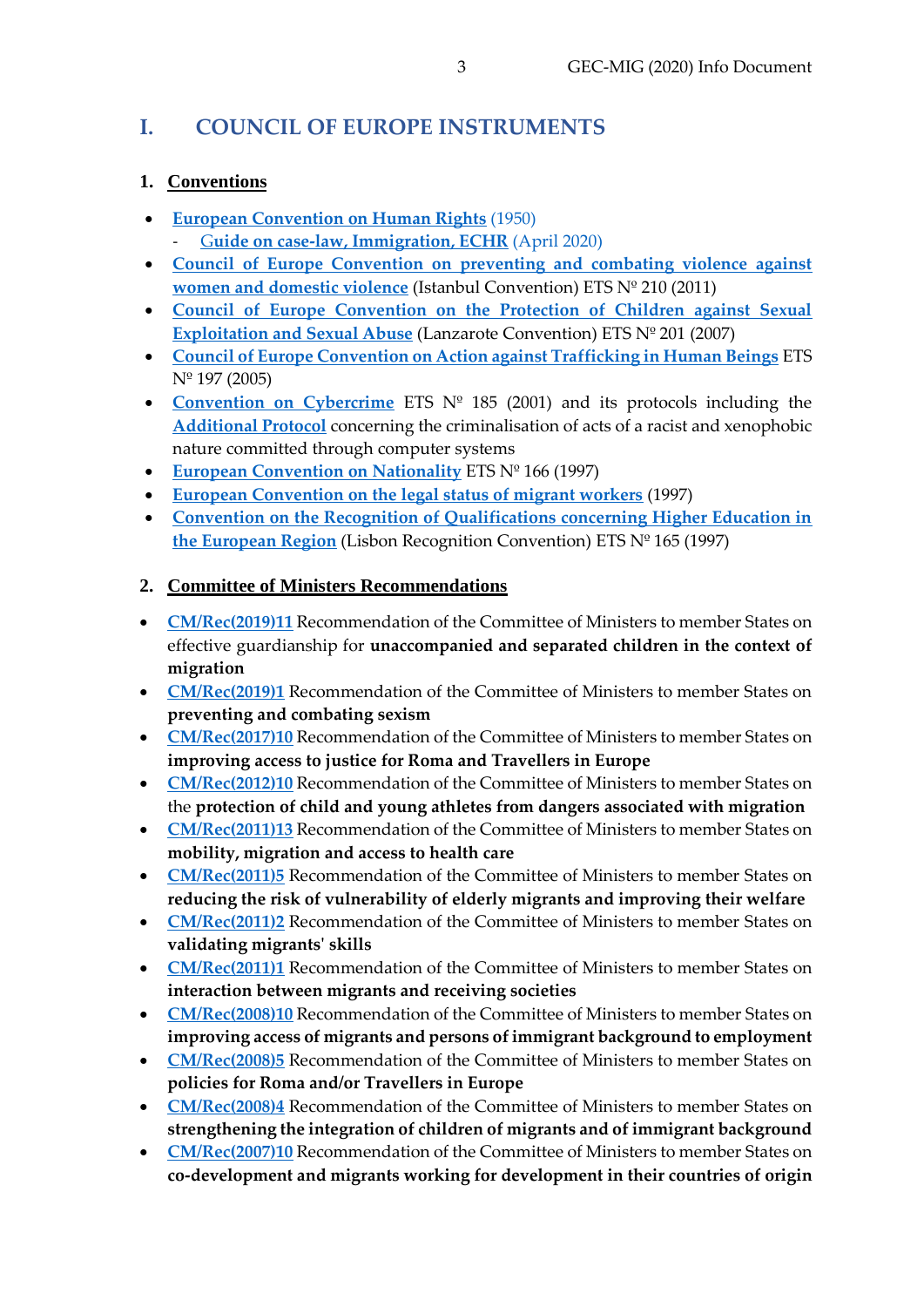- **[CM/Rec\(2006\)10](https://rm.coe.int/09000016805aff57)** Recommendation of the Committee of Ministers to member States on **better access to health care for Roma and Travellers in Europe**
- **[CM/Rec\(2006\)9](https://www.coe.int/t/dg3/migration/archives/Source/Recommendations/Recommendation%20Rec_2006_9_en.pdf)** Recommendation of the Committee of Ministers to member States on the **admission, rights and obligations of migrant students and co-operation with countries of origin**
- **[CM/Rec\(2004\)14](https://www.refworld.org/docid/4278d1d44.html)** Recommendation of the Committee of Ministers to member States on the **movement and encampment of Travellers in Europe**
- **[CM/Rec\(2005\)4](http://rm.coe.int/09000016805dad2c)** Recommendation of the Committee of Ministers to member States on **improving the housing conditions of Roma and Travellers in Europe**
- **[CM/Rec\(2004\)2](https://www.coe.int/t/democracy/migration/ressources/recommendations-resolutions_en.asp)** Recommendation of the Committee of Ministers to member States on the **access of non-nationals to employment in the public sector**
- **[CM/Rec\(2002\)5](https://www.coe.int/en/web/genderequality/recommendation-rec-2002-5-and-other-tools-of-the-council-of-europe-concerning-violence-against-women)** Recommendation of the Committee of Ministers to member States on **the protection of women against violence** (2002)
- **[CM/Rec\(2000\)15](https://rm.coe.int/native/09000016804eb800)** Recommendation of the Committee of Ministers to member States concerning the **security of residence of long-term migrants**
- **[CM/Rec\(90\)14](http://cm.coe.int/ta/rec/1990/90r14.htm)** Recommendation of the Committee of Ministers to member States on the **preparation of an information brochure of the social security rights and obligations of migrant workers and of their families**
- **[CM/Rec\(88\)14](http://wcd.coe.int/ViewDoc.jsp?id=708677&BackColorInternet=9999CC&BackColorIntranet=FFBB55&BackColorLogged=FFAC75)** Recommendation of the Committee of Ministers to member States on **migrants' housing**
- [CM/Rec\(88\)6](https://rm.coe.int/CoERMPublicCommonSearchServices/DisplayDCTMContent?documentId=09000016804eedd0) Recommendation of the Committee of Ministers to member States on **social reactions to juvenile delinquency among young people coming from migrant families**
- **[CM/Rec\(84\)18](https://www.ohchr.org/EN/Issues/Education/Training/Compilation/Pages/RecommendationNoR(84)18toMemberStatesontheTrainingofTeachersinEducationforInterculturalUnderstanding,NotablyinacontextofMi.aspx)** Recommendation of the Committee of Ministers to member States on the **training of teachers in education for intercultural understanding, notably in a context of migration**
- [CM/Rec\(84\)9](https://www.coe.int/t/democracy/migration/Source/migration/CMRec%20_84_9E.pdf) Recommendation of the Committee of Ministers to member States on **second-generation migrants**
- **[CM/Rec\(84\)7](https://wcd.coe.int/ViewDoc.jsp?id=692591&Site=COE&BackColorInternet=C3C3C3&BackColorIntranet=EDB021&BackColorLogged=F5D383)** Recommendation of the Committee of Ministers to member States on the **maintenance of migrants' cultural links with their countries of origin and leisure facilities**
- **[CM/Rec\(80\)14](http://wcd.coe.int/ViewDoc.jsp?id=679625&BackColorInternet=9999CC&BackColorIntranet=FFBB55&BackColorLogged=FFAC75)** Recommendation of the Committee of Ministers to member States concerning the **vocational re-integration of migrant workers who return to their countries of origin**
- [CM/Rec\(79\)10](https://rm.coe.int/native/0900001680506f32) Recommendation of the Committee of Ministers to member States concerning **women migrants**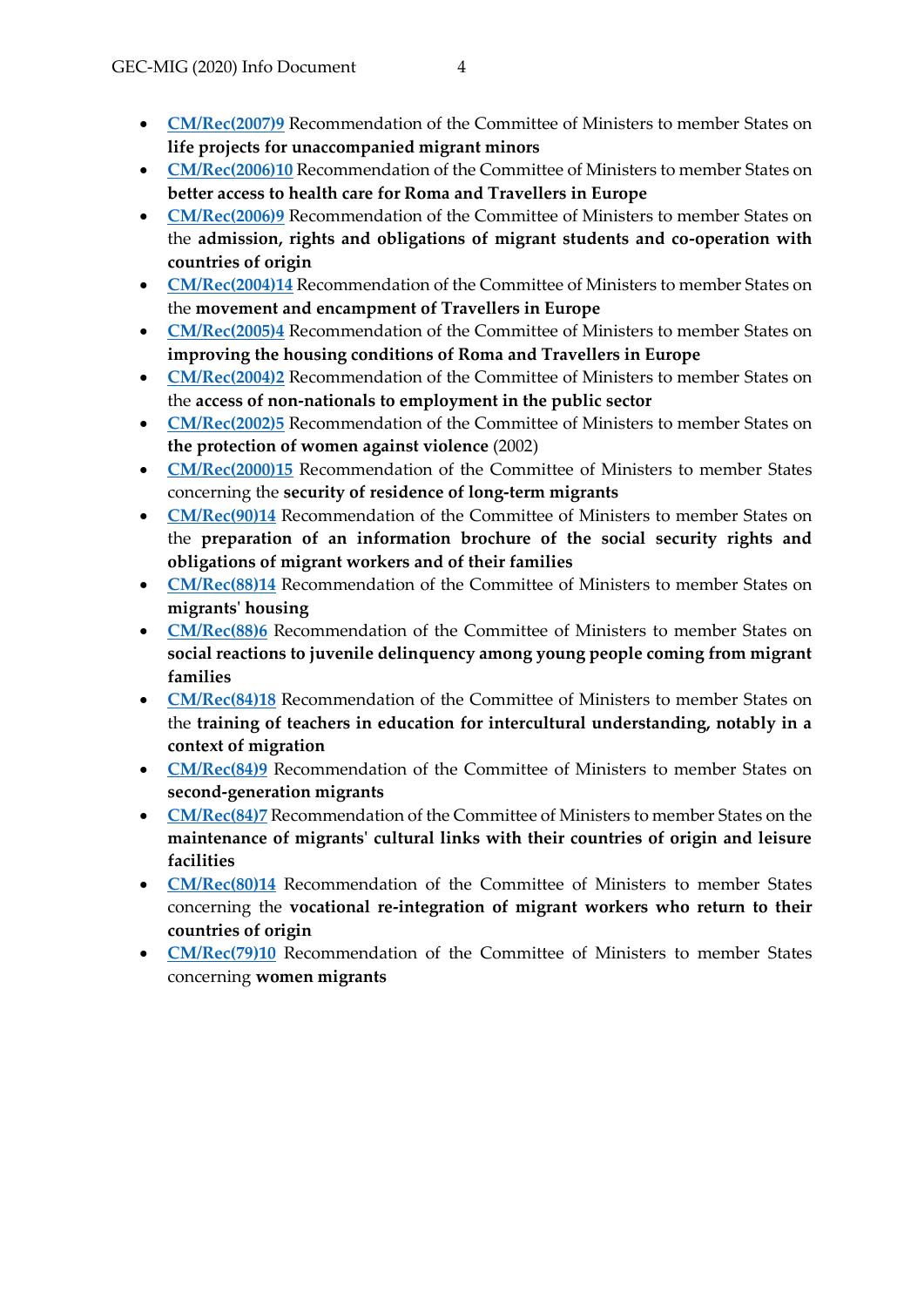### <span id="page-4-0"></span>**3. Secretary General**

• Information Documents, [SG/Inf\(2020\)24,](https://search.coe.int/cm/Pages/result_details.aspx?ObjectId=09000016809f953a) A Council of Europe contribution to support member states in addressing healthcare issues in the context of the present public health crisis and beyond, 15 September 2020

#### <span id="page-4-1"></span>**4. Parliamentary Assembly (PACE)**

- <span id="page-4-2"></span>*a) Resolutions*
	- [Resolution 2324 \(2020\)](http://assembly.coe.int/nw/xml/XRef/Xref-XML2HTML-EN.asp?fileid=28595&lang=en) **Missing refugee and migrant children in Europe**
	- [Resolution 2299](http://assembly.coe.int/nw/xml/XRef/Xref-XML2HTML-en.asp?fileid=28074&lang=en) (2019) **Pushback policies and practice in Council of Europe member States**
	- [Resolution 2290 \(2019\)](http://assembly.coe.int/nw/xml/XRef/Xref-XML2HTML-en.asp?fileid=28018&lang=en) **Towards an ambitious Council of Europe agenda for gender equality**
	- [Resolution 2244](http://assembly.coe.int/nw/xml/XRef/Xref-XML2HTML-en.asp?fileid=25183&lang=en) (2018) **Migration from a gender perspective: empowering women as key actors for integration**
	- [Resolution 2243](http://assembly.coe.int/nw/xml/XRef/Xref-XML2HTML-en.asp?fileid=25185&lang=en) (2018) **Family Reunification of refugees and migrants in the Council of Europe member states**
	- [Resolution 2176 \(2017\)](http://assembly.coe.int/nw/xml/XRef/Xref-XML2HTML-EN.asp?fileid=23966&lang=en) **Integration of refugees in times of critical pressure: learning from recent experience and examples of best practice**
	- [Resolution 2174 \(2017\)](https://pace.coe.int/en/files/23964) **Human rights implications of the European response to transit migration across the Mediterranean**
	- [Resolution 2159](https://assembly.coe.int/nw/xml/XRef/Xref-XML2HTML-en.asp?fileid=23700&lang=en) (2017) **Protecting refugee women and girls from gender-based violence**
	- [Resolution 1921](https://assembly.coe.int/nw/xml/XRef/Xref-XML2HTML-en.asp?fileid=19478&lang=en) (2013) **Gender equality, reconciliation of private and working life and co-responsibility**
	- [Resolution 1765 \(2010\)](http://assembly.coe.int/nw/xml/XRef/X2H-Xref-ViewHTML.asp?FileID=17915&lang=en) **Gender-related claims for asylum**
- <span id="page-4-3"></span>*b) Recommendations*
	- **[Recommendation 2056 \(2014\)](https://assembly.coe.int/nw/xml/XRef/Xref-XML2HTML-en.asp?fileid=21296&lang=en) The alternatives to the immigration detention of children**
	- **[Recommendation 1970 \(2011\)](https://pace.coe.int/en/files/13130) Protecting migrant women in the labour market**
	- **[Recommendation 1940](https://assembly.coe.int/nw/xml/XRef/Xref-XML2HTML-en.asp?fileid=17916&lang=en) (2010) Gender-related claims for asylum**

## <span id="page-4-4"></span>**5. Congress of Local and Regional Authorities**

• [Resolution 411 \(2017\)](https://rm.coe.int/CoERMPublicCommonSearchServices/DisplayDCTMContent?documentId=0900001680703e5e) and [Recommendation 394 \(2017\)](https://rm.coe.int/CoERMPublicCommonSearchServices/DisplayDCTMContent?documentId=0900001680703ef3) From reception to integration: the role of local and regional authorities facing migration

## <span id="page-4-5"></span>**6. Commissioner for Human Rights**

- [Lives saved. Rights protected.](https://rm.coe.int/lives-saved-rights-protected-bridging-the-protection-gap-for-refugees-/168094eb87) Bridging the protection gap for refugees and migrants in the Mediterranean (2019)
- Issue Paper. [Realising the right to family reunification of refugees in Europe](https://rm.coe.int/prems-052917-gbr-1700-realising-refugees-160x240-web/1680724ba0) (2017)
- Issue Paper, Women's sexual and reproductive health [and rights in Europe, 2017](http://rm.coe.int/women-s-sexual-and-reproductive-health-and-rights-in-europe-issue-pape/168076dead)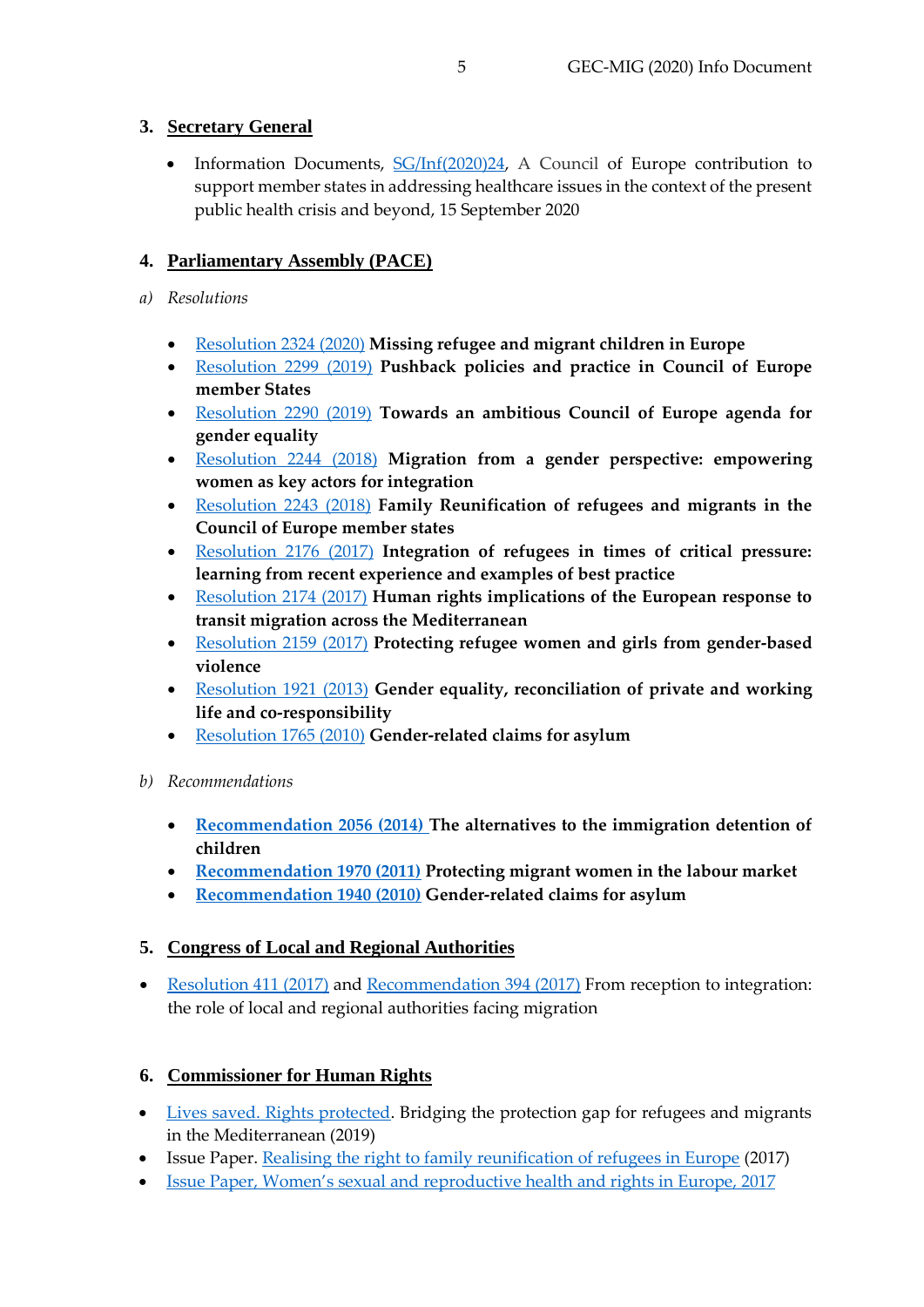• Human Rights [Comment](https://www.coe.int/en/web/commissioner/-/human-rights-of-refugee-and-migrant-women-and-girls-need-to-be-better-protected) on human rights of refugee and migrant women and girls (March 2016)

#### <span id="page-5-0"></span>**7. Special Representative of the Secretary General on Migration and Refugees**

- Issue paper: [Human rights aspects of immigrant and refugee integration policies.](https://rm.coe.int/168093de2c) A comparative assessment in selected Council of Europe member states (2019)
- [Activity Report of the Special Representative](http://rm.coe.int/first-report-on-the-activities-of-the-secretary-general-s-special-repr/168078b7ff) (Ambassador Tomáš Boček) covering his first mandate, 1 February 2016 to 31 January 2018.
- SRSG in cooperation with the EU Fundamental Rights Agency, joint publication on [Fundamental rights of refugees and migrants at European borders](https://fra.europa.eu/sites/default/files/fra_uploads/fra-coe-2020-european-law-land-borders_en.pdf) (2020)

#### <span id="page-5-1"></span>**8. [European Committee for the Prevention of Torture \(CPT\)](https://www.coe.int/t/democracy/migration/bodies/cpt_en.asp)**

[CPT/Inf\(2017\)3](https://rm.coe.int/16806fbf12) **Immigration detention**

#### <span id="page-5-2"></span>**9. European Commission against Racism and Intolerance (ECRI)**

- General Policy recommendation [Nº 5](http://rm.coe.int/ecri-general-policy-recommendation-no-5-on-combating-intolerance-and-d/16808b5a76) on **combating intolerance and discrimination against Muslims** (2000)
- General Policy Recommendation  $N^{\circ}$  7 (revised) on **national legislation to combat racism and racial discrimination (**2002, revised 2017)
- General Policy Recommendation [Nº](http://rm.coe.int/ecri-general-policy-recommendation-no-16-on-safeguarding-irregularly-p/16808b5b0b) 16 on **safeguarding irregularly present migrants from discrimination** (2016)

## <span id="page-5-3"></span>**10. [Group of Experts on Action Against Trafficking in Human Beings \(GRETA\)](https://www.coe.int/t/democracy/migration/bodies/greta_en.asp)**

- [GRETA\(2020\)08](https://rm.coe.int/mpendium-of-good-practices-in-addressing-trafficking-in-human-beings-f/16809f9bef) Compendium of good practices in addressing trafficking in human beings for the purpose of labour exploitation (2020)
- [Family reunification](https://rm.coe.int/family-reunification-for-refugee-and-migrant-children-standards-and-pr/16809e8320) for refugee and migrant children standards (2020)
- Thematic chapter 8th general report: [Assistance victims](https://rm.coe.int/assistance-victims-thematic-chapter-8th-general-report-en/16809ce2e9) (2019)

## <span id="page-5-4"></span>**11. [European Committee of Social Rights \(ECSR\)](https://www.coe.int/t/democracy/migration/bodies/ecsr_en.asp)**

- [Conclusions of the European Committee of Social Rights](https://www.coe.int/en/web/european-social-charter/-/social-rights-of-children-families-and-migrants-in-danger-across-europe-latest-annual-conclusions-from-the-european-committee-of-social-rights) on [Children, family and](https://www.coe.int/en/web/european-social-charter/-/social-rights-of-children-families-and-migrants-in-danger-across-europe-latest-annual-conclusions-from-the-european-committee-of-social-rights)  [migrants](https://www.coe.int/en/web/european-social-charter/-/social-rights-of-children-families-and-migrants-in-danger-across-europe-latest-annual-conclusions-from-the-european-committee-of-social-rights) (2019)
- [European Social Charter](https://www.coe.int/en/web/conventions/full-list/-/conventions/treaty/163) (revised) ETS Nº 163 (1961)

## <span id="page-5-5"></span>**12. Advisory Committee on the framework Convention for the protection of national minorities**

• [Acfc/56doc\(2016\)001](https://rm.coe.int/CoERMPublicCommonSearchServices/DisplayDCTMContent?documentId=09000016806a4811), "The framework convention: a key tool to managing diversity through minority right", Thematic commentary no. 4, the scope of application of the framework convention for the protection of national minorities, adopted on 27 May 2016.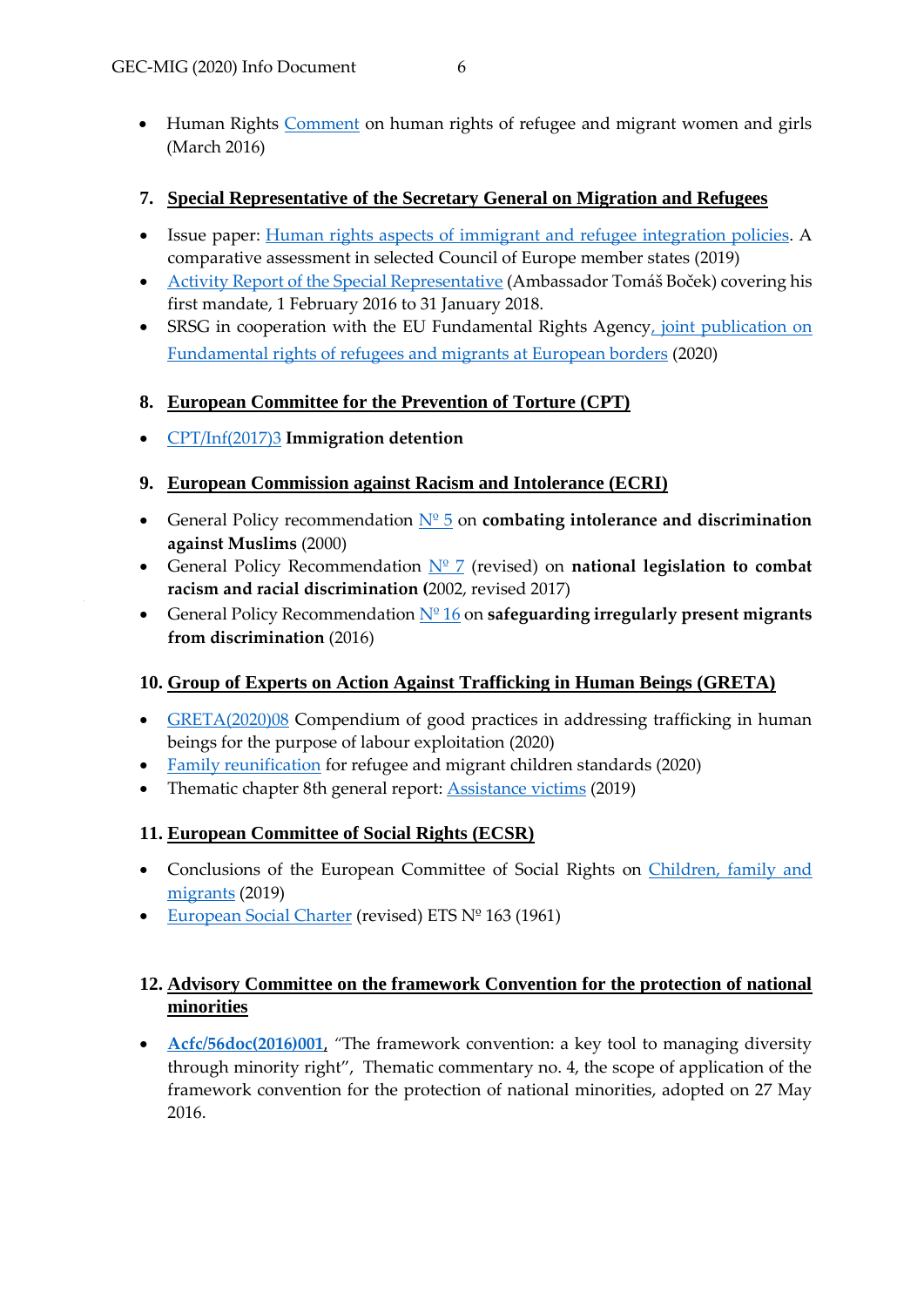### <span id="page-6-0"></span>**13. EUR-OPA Major Hazards Agreement**

 Partial Agreement on Major Hazards (EUR-OPA), **[Major Hazards, Migrants,](https://rm.coe.int/CoERMPublicCommonSearchServices/DisplayDCTMContent?documentId=09000016806acd58)  [Asylum Seekers and Refugees :T](https://rm.coe.int/CoERMPublicCommonSearchServices/DisplayDCTMContent?documentId=09000016806acd58)heir inclusion in Disaster Preparedness and Management**, September 2020.

#### <span id="page-6-1"></span>**14. CDPC Secretariat and Directorate General I – Human Rights and Rule of Law**

 *[CDPC\(2019\)9Fin](https://rm.coe.int/cdpc-2019-9fin-council-of-europe-action-plan-on-fostering-internationa/16809f7a06)*, European Committee on crime problems (CDPC), Council of Europe Action Plan on Fostering international co-operation and investigative strategies in fighting the smuggling of migrants, 27 August 2020.

#### <span id="page-6-2"></span>**UNITED NATIONS STANDARDS AND RELATED MATERIALS**

- UN General Assembly Resolution 73/195 **[Global Compact for Safe, Orderly and](http://www.un.org/en/ga/search/view_doc.asp?symbol=A/RES/73/195)  [Regular Migration](http://www.un.org/en/ga/search/view_doc.asp?symbol=A/RES/73/195)** (2018)
- UN General Assembly Resolution 73/151 **[Global Compact for Refugees](https://undocs.org/en/A/RES/73/151)** (2018)
- **[Beijing Declaration](https://www.un.org/en/events/pastevents/pdfs/Beijing_Declaration_and_Platform_for_Action.pdf) and UN Platform for Action** (1995)
- **[Declaration on the Elimination of Violence Against Women](https://www.un.org/en/genocideprevention/documents/atrocitycrimes/Doc.21_declaration%20elimination%20vaw.pdf)** (1993)
- **[Convention on the Rights of the Child](https://ec.europa.eu/antitrafficking/sites/antitrafficking/files/un_convention_on_the_rights_of_the_child_1.pdf)** (CRC) (1989)
- **[Convention Against Torture and Other Cruel, Inhuman or Degrading Treatment or](https://www.ohchr.org/Documents/ProfessionalInterest/cat.pdf)  [Punishment](https://www.ohchr.org/Documents/ProfessionalInterest/cat.pdf)** (UNCAT) (1984)
- **[Convention on the Elimination of All Forms of Discrimination Against Women](https://www.ohchr.org/Documents/ProfessionalInterest/cedaw.pdf)** (CEDAW) (1979) :
	- CEDAW General Recommendation No 19 on [violence](https://tbinternet.ohchr.org/Treaties/CEDAW/Shared%20Documents/1_Global/A_44_38_3724_E.pdf) against women (1992)
	- CEDAW General Recommendation No 30 on women in conflict [prevention,](https://www.resdal.org/wps_sp/assets/rec-30-cedaw.pdf) conflict and [post-conflict](https://www.resdal.org/wps_sp/assets/rec-30-cedaw.pdf) situations (2013)
	- CEDAW General Recommendation No. 32 on the [gender-related](https://www.refworld.org/pdfid/54620fb54.pdf) dimensions of refugee status, asylum, nationality and [statelessness](https://www.refworld.org/pdfid/54620fb54.pdf) of women (2014)
	- CEDAW General Recommendation No. 35 on [gender-based](https://tbinternet.ohchr.org/Treaties/CEDAW/Shared%20Documents/1_Global/CEDAW_C_GC_35_8267_E.pdf) violence against women, updating general [recommendation](https://tbinternet.ohchr.org/Treaties/CEDAW/Shared%20Documents/1_Global/CEDAW_C_GC_35_8267_E.pdf) No. 19 (2017)
	- CEDAW General Recommendation No. 38 (2020) on [trafficking](https://tbinternet.ohchr.org/_layouts/15/treatybodyexternal/Download.aspx?symbolno=CEDAW/C/GC/38&Lang=en) in women and girls in the context of global [migration](https://tbinternet.ohchr.org/_layouts/15/treatybodyexternal/Download.aspx?symbolno=CEDAW/C/GC/38&Lang=en) (2020)
- **[Convention on the Elimination of All Forms of Racial Discrimination](https://www.unodc.org/pdf/criminal_justice/Convention_on_the_Elimination_of_all_forms_of_Discrimination_against_Women.pdf)** (1965)
- **[Convention relating to the Status of Refugees](https://cms.emergency.unhcr.org/documents/11982/55726/Convention+relating+to+the+Status+of+Refugees+%28signed+28+July+1951%2C+entered+into+force+22+April+1954%29+189+UNTS+150+and+Protocol+relating+to+the+Status+of+Refugees+%28signed+31+January+1967%2C+entered+into+force+4+October+167%29+606+UNTS+267/0bf3248a-cfa8-4a60-864d-65cdfece1d47)** (1951) and its 1967 Protocol
- **[Universal Declaration of Human Rights](https://www.un.org/en/udhrbook/pdf/udhr_booklet_en_web.pdf)** (UDHR) (1948)
- UNHCR **[Gender Equality Toolkit](https://www.unhcr.org/publications/manuals/5e5cd64a7/unhcr-gender-equality-toolkit.html?query=women)** (2020)
- UNHCR **[Policy on Age, Gender and Diversity](https://www.refworld.org/docid/5bb628ea4.html)** (2018)
- From 1975 to 2013: UNHCR's **[Gender Equality Chronology](https://www.refworld.org/docid/53a2a5f54.html)**, (2013)
- UNHCR **[Handbook](https://www.refworld.org/docid/47cfc2962.html) for the Protection of Women and Girls** (2008)
- Executive Committee of the High Commissioner's Programme**, [Conclusion on](https://www.refworld.org/docid/45339d922.html)  [Women and Girls at Risk](https://www.refworld.org/docid/45339d922.html)** Nº 105 (LVII) (2006)
- UNHCR Guidelines on international protection: **[Gender-Related Persecution](https://www.unhcr.org/3d58ddef4.pdf)** within the context of Article 1A(2) of the 1951 Convention and/or its 1967 Protocol relating to the Status of Refugees (2002)
- UNHCR's commitments to **[Refugee Women](https://www.refworld.org/docid/479f3b2a2.html)** (2001)